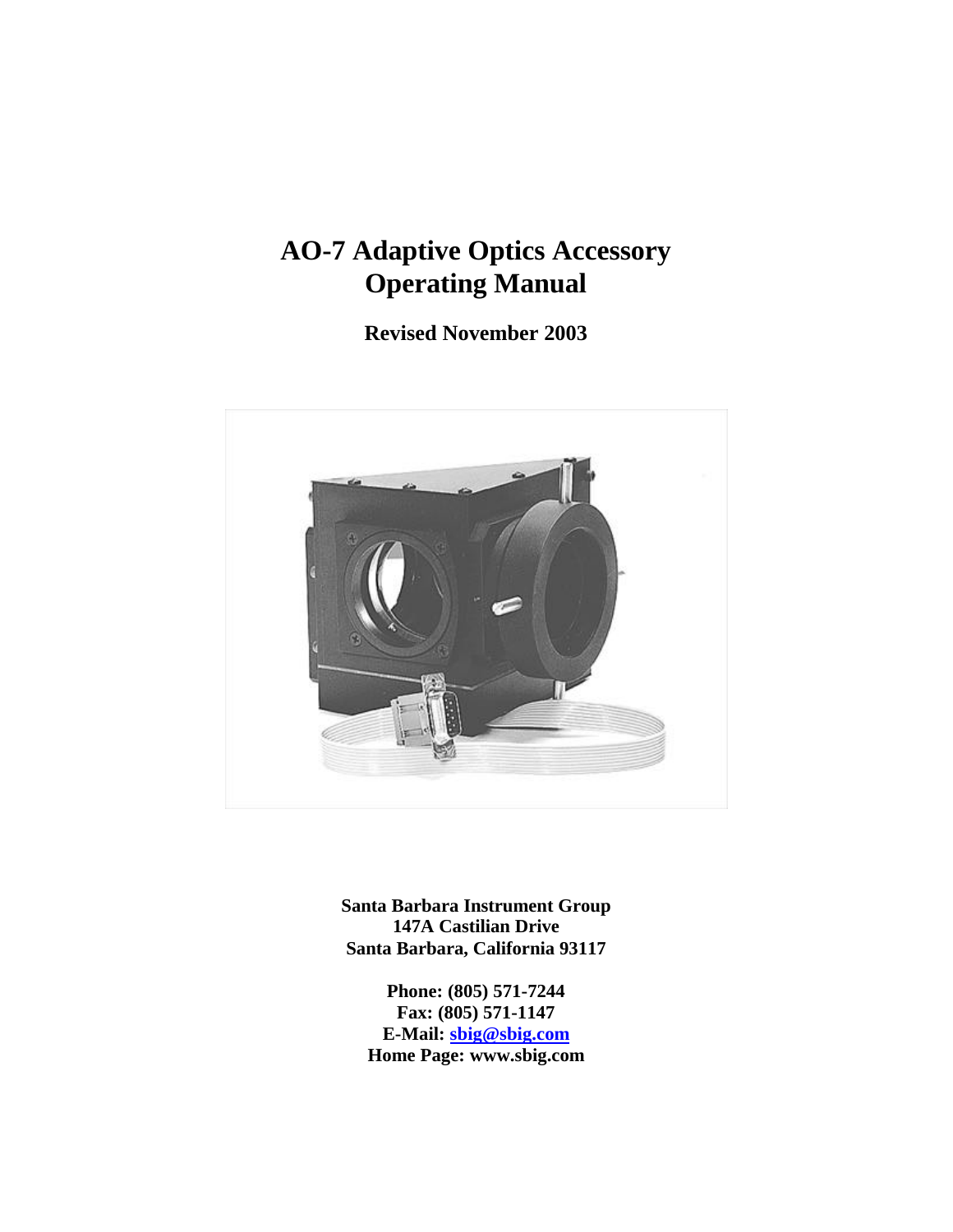#### **Introduction**

SBIG's adaptive optics package is designed to enable users of SBIG Dual CCD cameras<sup>1</sup> (like the ST-7) to achieve the ultimate in resolution when imaging deep sky objects. The package consists of two components: a high speed tip-tilt mirror capable of correcting the telescope pointing at rates up to 50 times a second, and a software package that implements the Lucy-Richardson deconvolution technique for image sharpening. Both items were developed by SBIG in concert with Benoit Schillings and Brad Wallis, two advanced amateurs well known in the film and CCD imaging field. This package can produce a 2X improvement in resolution over normal self guided images, where corrections are applied only to the telescope drive. This package truly advances the capability of the amateur astronomer, considering that most professional observatories do not have comparable systems.

#### **Theoretical Background**

Under good seeing conditions, atmospheric turbulence causes the stellar image to wander about the mean position, in addition to blurring occasionally. Three levels of adaptive optic correction are possible. The simplest technique, which we have implemented, uses a high speed steering device to suppress the wander and hold the star image fixed on the sensing device. A second level of sophistication is to try to correct the lower level aberrations produced by the atmosphere, in addition to stabilizing the image, while viewing a star. The ultimate technique, developed by the military, uses a laser guide star to provide a point-like source high in the atmosphere that provides enough light to enable accurate sensing of the wavefront, and therefore correction. The laser guide star approach, however, can only correct the higher order aberrations; the image must still be stabilized by a tip-tilt mirror viewing the object, not the laser guide star.

The success of any adaptive optic technique is limited by three important considerations: First of all, the atmospheric aberration is not correlated spatially over a large extent. The isoplanatic patch commonly referred to in the literature is the angular extent over which the higher order aberrations are correlated, and is typically only a few arc seconds. The odds of having a suitably bright star so close to an object of interest is small, which is what has motivated the development of laser guide stars, which can be put where they are needed. The tip-tilt component of the aberration is correlated over a larger extent, minutes of arc, improving the odds of finding a suitable guide star.

The second consideration is that the atmosphere is constantly changing. With any system, you have to correct the telescope or adjust the mirror based on the last image acquired, which can be several milliseconds old by the time it is collected. For example, with a 10 millisecond exposure, the average position of the star is sensed as it was 5 milliseconds previously. This consideration forces one to work at very high rates to correct the higher order aberrations. The lower order effects, such as the tilt of the wavefront, change less rapidly and can be corrected with slower systems.

The last major consideration is field of view. Systems which correct the higher order aberrations typically can not improve the image over more than a 1 minute of arc field of view. This corresponds to an ST-7 used with a 934 inch focal length (24 meters).

The importance of these considerations is that a typical amateur CCD camera with a field of view of around 10 minutes of arc, using a guide star about 10 minutes off the center of the field, is not improved by correcting more than the tip-tilt component of the aberration, and does not need to run at excessively high rates to obtain all the possible improvement. The higher

-

The AO-7 is not compatible with the Large Format ST-L line of cameras. At this time a new AO unit is being designed for those cameras.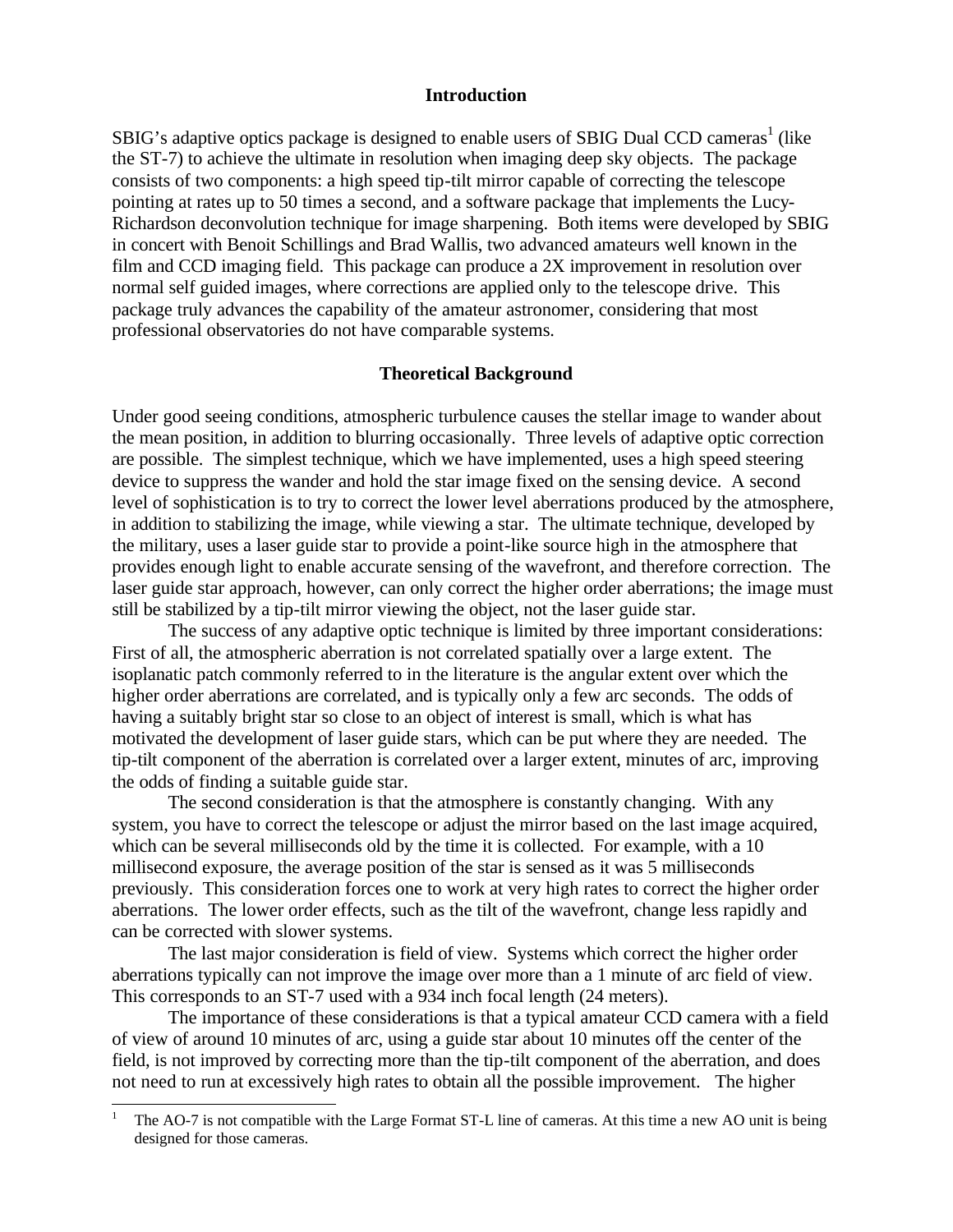order aberrations and fast image variation are simply not correlated between the two CCDs. This is the philosophy behind SBIG's AO-7 tip-tilt mirror design. Our correction rate allows correction of stellar wander up to about 5 hertz (50% wander reduction), assuming a bright enough guide star, and correlation between tracking and imaging CCDs. In general, deep sky objects do not have good guide stars imbedded in them, so our off axis location of the tracking CCD is essential for the user to acquire guide stars over a substantial area by rotating the camera. We do not feel better reduction of atmospheric effects than that provided by our unit is possible for amateur sized telescopes.

In general, adaptive optic techniques used for astronomy are always starved for light. We have optimized our noise performance to where one can typically guide on a  $10<sup>th</sup>$  magnitude star at 10 frames per second with a 10 inch telescope. We call this rule the "10" rule of thumb! Finding a good bright guide star is aided by a good star atlas program, such as Software Bisque's The  $\text{Sky}^{\text{TM}}$ , and focal reducers or Barlow lenses to put the best star at the right distance off axis. In general, even running at rates as low as 1 frame per second provides some improvement since the AO unit makes an accurate small move, much better than most telescope drives, since it has no backlash and a fast response.

In general, the AO module cannot be used to image the moon, since there is no guide star. It cannot improve planet imaging unless a guide star is close by, such as might be provided by a moon of Jupiter.

#### **How the AO-7 Unit Works**

In SBIG's AO-7, a tip-tilt mirror is used to make fine corrections to the position of a star to hold the image fixed on the CCD during the exposure. The tip-tilt mirror has magnets on the back, which interact with the current flowing through a set of voice coils on the AO module housing to rapidly move the mirror. The technique is very similar to that employed in loudspeakers, except there the magnet is fixed and the wires are on the moving speaker cone. We put the wires on the fixed housing to better conduct heat away from the moving mirror, where it might distort the optical element.

The mirror and magnets are suspended using a flexible beryllium copper membrane. A needle pushes up against a jewel bearing mounted to the center of the mirror to hold the focus constant. SBIG has developed a proprietary technique to rapidly damp the motion of the mirror, so small moves are precise, with very little overshoot or ringing. The tilt of the mirror during operation is very slight, and does not lead to any measurable defocus at the edges of the frame, even on large format cameras like the ST-8. The correction range of the tip-tilt mirror is about  $\pm$ 30 pixels with an ST-7

 $(± 250$  microns); the software adjusts the telescope position to take care of drive errors greater than this if they exist. The telescope position is adjusted while the AO is running, but this does not cause problems since the AO corrects much faster than the telescope drive. The telescope drive is adjusted to keep the AO-7 voice coil drive levels between 25 and 75%.

The AO-7 accessory utilizes the tracking CCD integral to the Dual CCD cameras. The PC controlling the imaging process uses the tracking CCD to measure the position of the guide star, then sends a position correction to the tip-tilt mirror, waits for the mirror to move, and starts the next tracking CCD exposure. The imaging CCD continuously collects light throughout the cyclical process. In SBIG's tip-tilt mirror the mirror can complete the move in 10 milliseconds. Reading out the CCD and processing the information takes another 9 milliseconds, so with an exposure time of 1 millisecond the unit can achieve update rates of 50 frames per second. With an exposure of 10 milliseconds, the total time to go through the loop once is 29 milliseconds, corresponding to a rate of 34 frames per second. The maximum sinusoidal components of the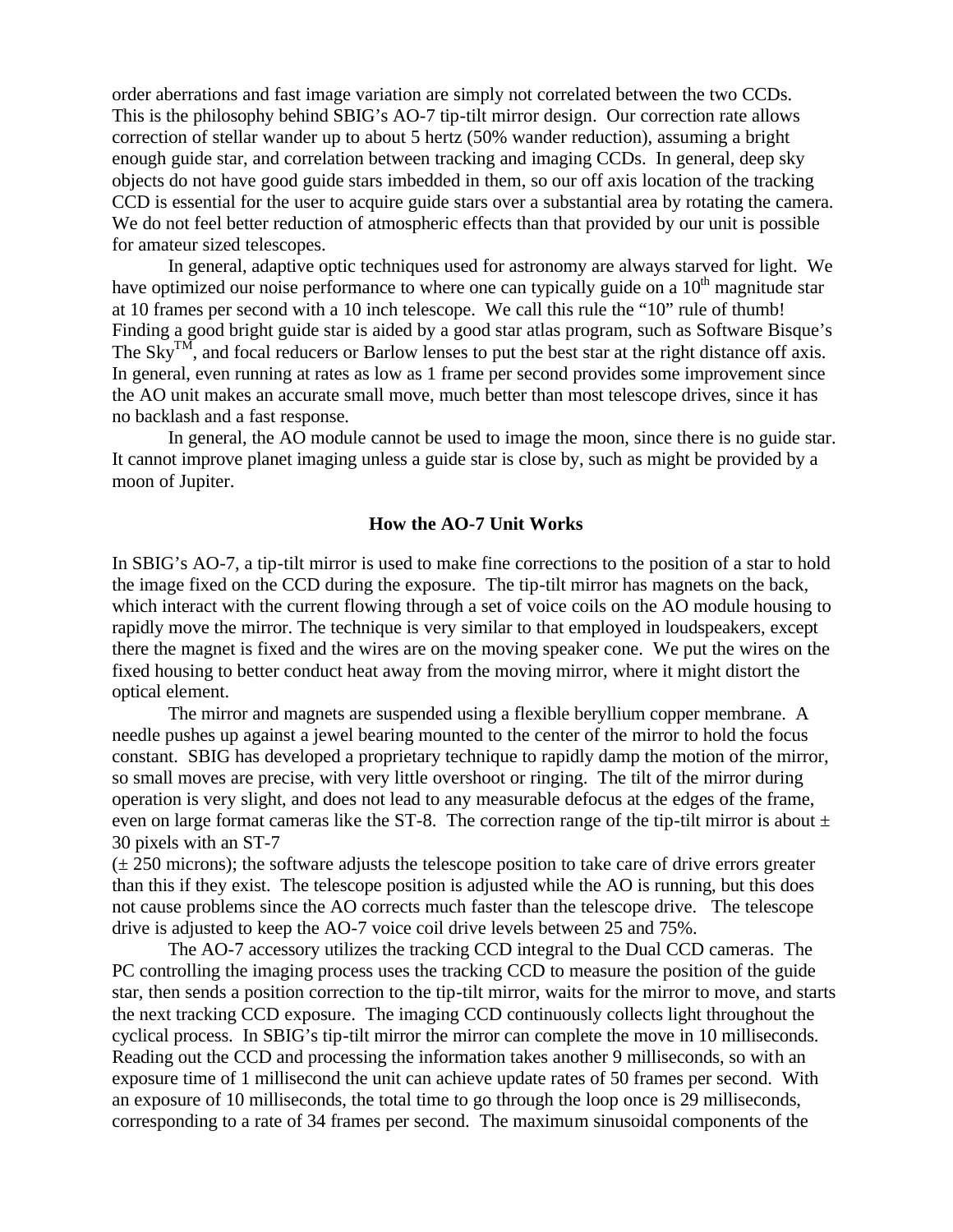stellar motion that are well corrected are only about  $1/10^{th}$  of the update rate. For example, a 40 frames per second update rate attenuates a four hertz stellar sinusoidal motion by about 50%.

## **Compatibility**

The AO-7 can be used with SBIG's ST-7/8/9/10/2000 cameras (parallel or USB) with or without the CFW-8 filter wheel. The CFW-6 filter wheel is not supported.

## **Mounting the AO unit to the Camera and Telescope**

### **1. Unpacking the AO module**

The AO module's tip-tilt mirror is somewhat delicate due to the flex member and the needle bearing support. For shipping a piece of cardboard and a lens cloth is sandwiched between the two halves of the module to prevent the mirror from vibrating or hammering against the jewel bearing. Remove the long screws that hold the halves together, remove the cardboard, and reassemble the unit. Save the cardboard and lens cloth in case you need to return the unit to SBIG for service. If necessary gently clean the mirror with rubbing alcohol and cotton swabs. Never reuse the swabs – wipe the alcohol on with one swab, dry it with another, and repeat the process using new swabs until the mirror is clean. If fingerprints are present, reusing the swabs just moves the grease around, and does not remove it from the surface. This is why the swabs must be thrown away after one use. This is typically a good technique with optical elements.

It is a good idea to check the flexure when it is first unpacked. Gently depress the mirror around the edge with a swab or fingertip about 0.04 inch (1 mm). The mirror should have a firm, smooth spring action, with no gritty feel such as might result if the mirror was rubbing against the support structure. Check it in four places, 90 degrees apart. Contact SBIG if it doesn't feel right, or tends to hang when released.

When reassembling the two halves of the unit, orient the halves so that the cable exits on either the  $+$  or  $-$  X side of the AO-7. The X axis is the same as the long direction of the CCD.

The CCDOPS software includes an Exercise command under the AO menu. This option allows one to drive the mirror to its limits in a rectangular pattern, or each axis individually. You can select the axis or combination, and the update rate between moves. This option is excellent for checking out the AO device after unpacking. Make sure it is connected to the camera, and the combination powered up. (only connect and disconnect the AO module to camera when both are unpowered!). Try an update time of 100 milliseconds initially, and look at a distant light reflected in the AO module mirror. You should see the mirror deflecting. Next increase the update rate to 20 milliseconds. The light should blur into a rectangular pattern of light, with no more than 20% overshoot at each corner. It will probably not be square, and may be slightly parallelogram shaped, with the axes not at exactly 90 degrees. This is satisfactory, since the resultant error of the move is small. Hit ESC to terminate the mirror motion.

### **2. Connecting the module to the Camera**

There are three ways to attach the AO module to the camera, depending on your configuration. In all three you start by removing the T-Thread D-Block adapter from the front of the camera using a Philips head screwdriver as shown in Figure 1A below:

- Method 1: Without a CFW-8, directly connecting the AO-7 to the Camera.
- Method 2: With a CFW-8, directly connecting the CFW-8 to the Camera and then using the Male-to-Male T-Thread coupler to connect the AO-7 to the CFW-8.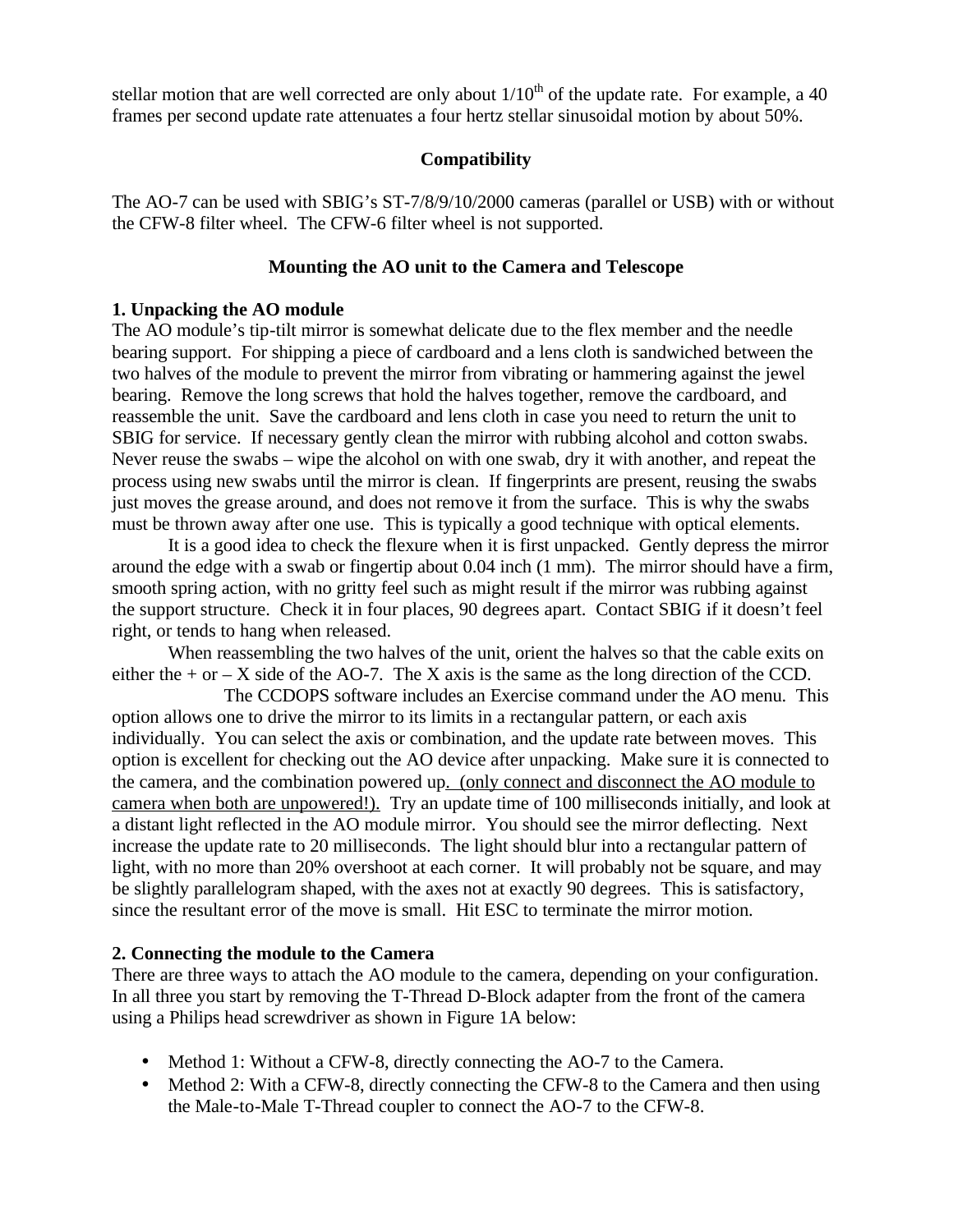• Method 3: With a CFW-8 and SBIG's new CFW/AO Adapter Plate, direct connecting the CFW-8 to the Camera then using the Adapter Plate to connect the AO-7 to the CFW-8.

## **Method 1 – Direct Connect AO-7 to Camera without a CFW-8**

Using the supplied four 4-40 x 3/8 Pan-Head Cap-Screws attach the AO-7's Diagonal Piece to the camera as shown in Figure 1B below:



*Figure 1*

## **Method 2 – Direct Connect CFW-8 to Camera, T-Thread AO-7 to CFW-8**

After unscrewing the CFW-8 front cover and removing the Filter Carousel, attach the CFW-8 body to the camera using four 4-40 x 3/16 Socket-Head Cap Screws as shown in Figure 2A below. Reassemble the CFW-8, making sure you install the Filter Carousel with the index pins pointing up (away from the camera). Then attach the T-Thread D-Block from the camera to the AO-7 Diagonal Piece with four 4-40 x 5/8 Flat Head Screws and four 4-40 Nut.



*Figure 2*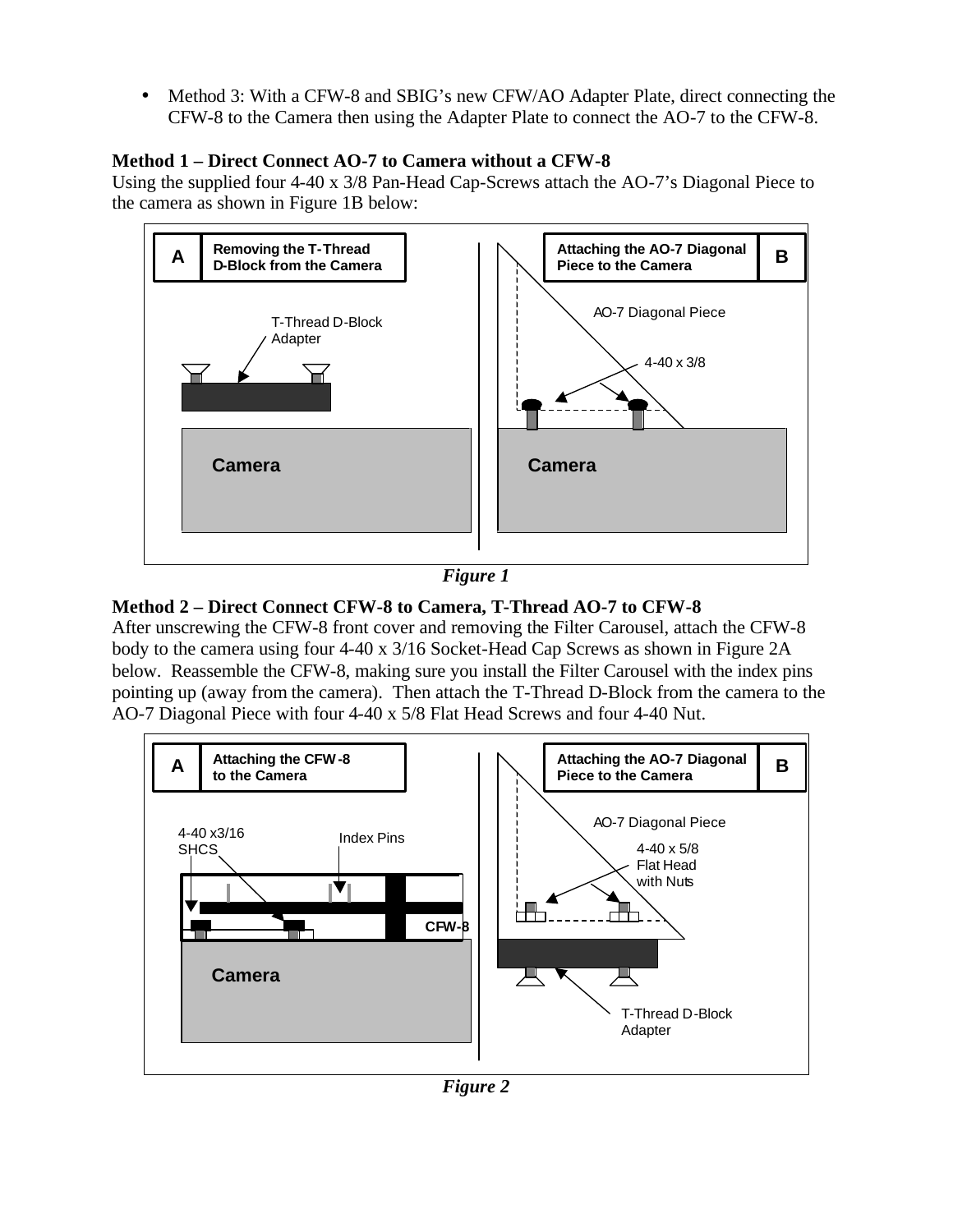Finally attach the AO-7 Diagonal Piece to the Camera/CFW-8 using the Male-To-Male T-Thread Coupler as shown in Figure 3 below. Note that by loosening then retightening the three Cone-Point screws in the D-Block you can get the proper orientation of the AO-7 to the Camera/CFW-8.





**Method 3 – Direct Connect CFW-8 to Camera, AO-7 Mounts to CFW/AO Adapter Plate** Follow the first half of the instructions in Method 2 above to Direct Connect the CFW-8 to the Camera except when reattaching the CFW-8 Front Cover to the Main Body only use the two screws at the bottom of the Front Plate (the ones furthest from the aperture).

Now attach the CFW/AO Adapter Plate to the CFW-8/Camera using four 4-40 x 3/8 Pan Head screws and then attach the AO-7 Diagonal Piece to the CFW/AO Adapter Plate using an additional four 4-40 x 3/8 Pan Head screws as shown below in Figure 4.



*Figure 4*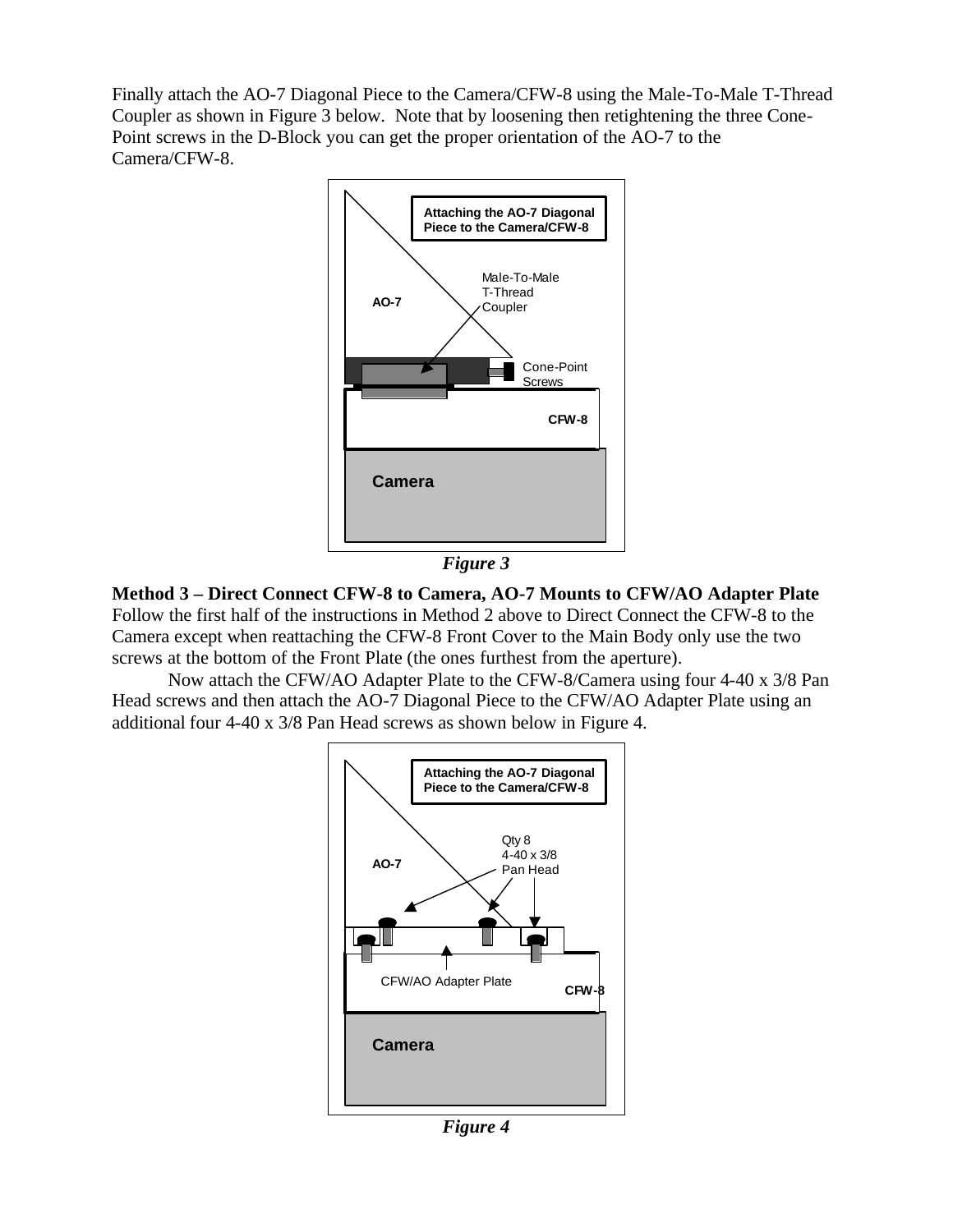## **3. Attaching the Mirror Unit to the Diagonal Piece**

Using the four long 4-40 Hex Head Cap Screws attach the AO-7's mirror unit to the Diagonal Piece. Use the White Stripe on the side of the unit to get the proper orientation of the two halves and make sure the small LED sticks through the hole in the back cover as shown in Figure 5 below.



*Figure 5*

## **4. Attaching to the Telescope**

It is important to be able to loosen and rotate the AO/Camera assembly without disturbing the telescope or changing the focus. For this reason, we have put four short posts on the telescope attachment so that it can be tightened with a minimum of effort. It is important to put grease on the threads of this coupling to prevent it from seizing. Try to avoid getting grease on the seat, since it is friction between this surface and the mating telescope surface that prevents the assembly from rotating relative to the telescope.

Make sure when attaching the assembly to the telescope that the threads are properly aligned. A good way to ensure this alignment is to rotate the attachment backwards until the threads fall into place, which can be easily felt.

The adapter sold with the AO-7 will attach to most commercial Schmidt-Cassegrain telescopes. If can be removed by loosening the set screw that bears against the threads and unscrewing the adapter. The exposed threads in the AO-7 unit are M42 x 0.75 mm pitch and will mate with commercial T-Thread adapters.

## **Self Guiding with the AO Unit**

It is recommended that when you first use this product, as well as any other product we sell, that you set up your telescope and computer in a location that has a view of the sky, but is also reasonably well lit and convenient. In other words, learn how to use the product under conditions such that an hour lost struggling with unfamiliar software is not an hour lost of good, dark sky. Full moon periods are great for initial experimentation!

At this point you should refer to the CCDOps Software Manual for operating the AO-7 and Camera combination.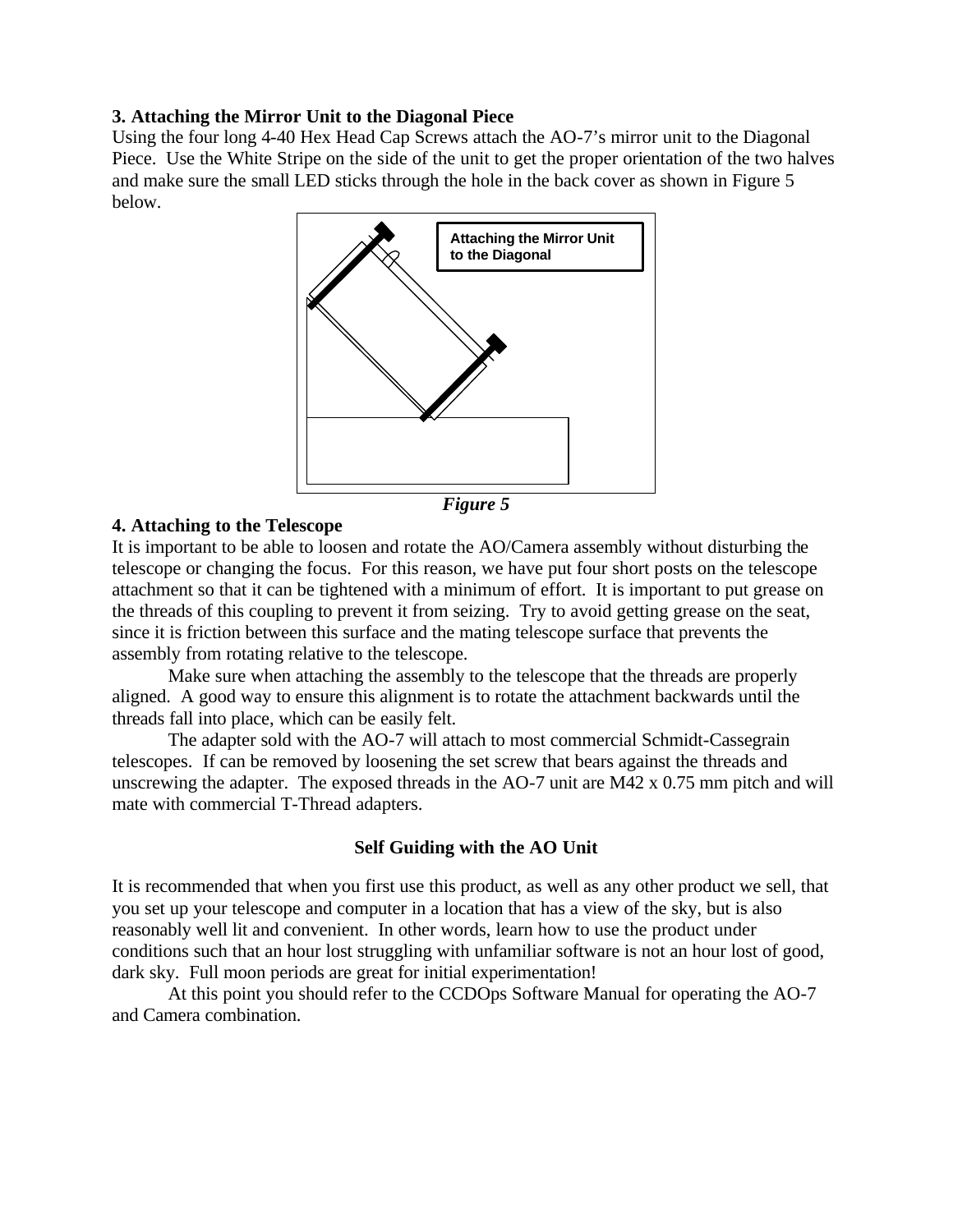## **CCDSharp Lucy-Richardson Deconvolution Software**

# **Operating Manual**

**Revised November 2003**

**Santa Barbara Instrument Group 147A Castilian Drive Santa Barbara, California 93117**

**Phone: (805) 571-7244 Fax: (805) 571-1147 E-Mail: sbig@sbig.com Home Page: www.sbig.com**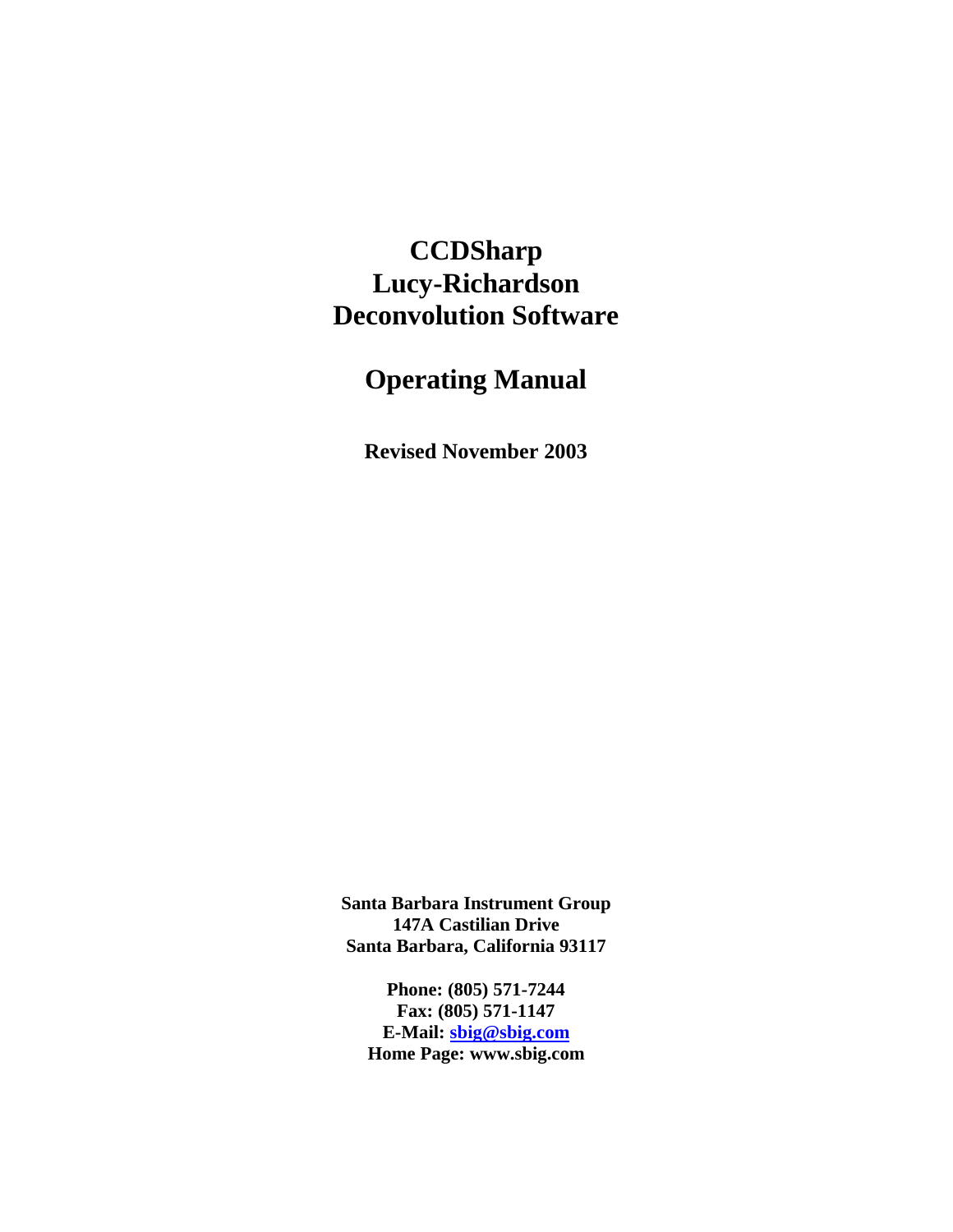#### **Image Processing with SBIG's CCDSharp Software Package**

SBIG's CCDSharp processing package will sharpen well exposed CCD images will little noise increase or objectionable artifacts, such as bright rings around stars. The software works with all SBIG images except those captured with an ST-4. The program implements the well known Lucy-Richardson algorithm used on Hubble Space Telescope images. It is designed to run on a PC compatible computer using the 32-Bit versions of Windows. It will not run under DOS or Windows 3.1. It also is very calculation intensive – a high speed Pentium class machine is strongly recommended. An ST-7 frame will process in about 20 minutes on a 133 Mhz Pentium.

### **Installing the Software**

CCDSharp is installed by inserting the CCDSharp floppy into the A drive, and from the Windows START menu selecting RUN, and then entering A:\SETUP.EXE. The installation wizard will guide you through the process much like other Windows programs.

#### **Using the Software**

#### **1. Displaying an Image.**

Start the program as you would any other Windows program, and load up an image using the FILE menu item. The file operations are similar to other Windows programs. Once the image is on the screen a CONTRAST dialog box appears that allows you to adjust the brightness and contrast to best show the image, as well as invert the image, smooth it, or pick a contrast automatically. You can modify the image display using the little BACK and RANGE box by positioning the mouse over the center of the box, depressing the left mouse button, moving the mouse to select a contrast setting, and then releasing the button. The computer then redraws the image. BACK stands for the background pixel signal value in the image, and RANGE refers to the range of pixel signal counts that you wish to be mapped from black to white. The magnification of the image on the screen can also be adjusted within this dialog box.

Under the VIEW menu you can turn the toolbars on and off. The TOOLBAR is under the menu bar and contains the image processing tools that you can use. The STATUS BAR is the line at the bottom of the screen that reports deconvolution status during the process.

Under the DISPLAY menu you can select either PARAMETERS, which shows the information recorded with the image during acquisition, MODIFICATIONS, which shows the alterations that were performed on the image, such as dark subtraction, and CROSSHAIRS, which brings up a crosshairs dialog box.

Under the UTILITIES menu, you have a choice of flipping the image either vertically or horizontally to produce a view matching the object's orientation in the sky.

The WINDOWS menu gives you control over the display of multiple images on the screen. When multiple images are shown on the screen, the CONTRAST and CROSSHAIRS dialog boxes give information corresponding to the top, or highlighted image (the bar at the top of the image is colored).

The CROSSHAIR dialog box displays the pixel location in the image in pixels from the upper left corner, the value of the pixel, the average value of the square region centered on that pixel, the rms variation in the signal counts over the selected region, and a coarse measure of the stellar full width at the half maximum points. The last value is useful when evaluating seeing, or deconvolution improvement. One can also select the box size to define the region used in these calculations. One word of warning – do not use too small a box size when measuring halfwidths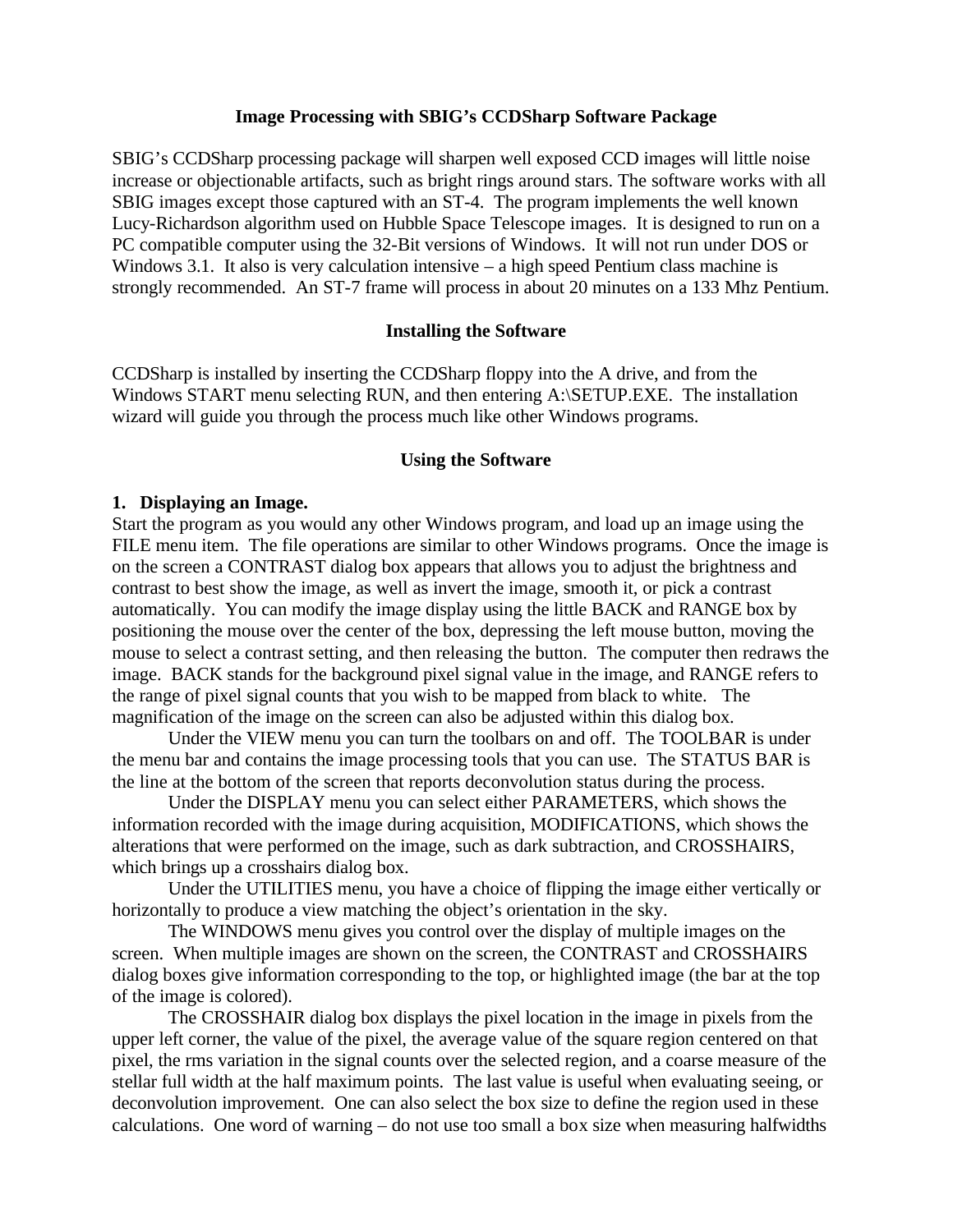or the reported value will be erroneous, smaller than they actually are. Use a box size that nicely encompasses a bright, but not saturated star. Too big a box will cause little harm!

Clicking on a star with the left mouse button while the Gaussian profile box is selected (in the toolbar) will bring up a stellar profile graph, which shows the radial energy distribution of the light in a star.

## **- Gaussian Profile Icon**

The computer first calculates the centroid of the image, and then displays each pixel in the box (box size selected in the CROSSHAIRS dialog) according to its brightness and distance from the centroid. The horizontal axis is in units of arcseconds, based on the focal length shown under PARAMETERS. The telescope parameters cannot be modified within this program, so take care to set them correctly when running CCDOPS. The stellar profile is useful for viewing the quality of the stellar images, and selecting unsaturated stars for use by the deconvolution algorithm. Saturated stars are obvious since the stellar profile is clearly flat-topped.

## **2. Deconvolving the image:**

When a celestial field is imaged the CCD records the field blurred by the telescope optics, atmospheric turbulence, and tracking errors. Usually the blur is constant across the field. Mathematically the final image is described as the scene convolved with the system point spread function. Deconvolution is the process of removing the blur and recovering the original scene. In practice the blur can only be partially removed due to the finite signal to noise of the recorded image, and the fact that the recorded image is sampled. However, even a modest improvement can produce striking results!

To deconvolve an image, first load up the image, and verify that all preprocessing is complete. Preprocessing usually includes dark subtraction, flat fielding, and perhaps warm and cold pixel removal. Select the cross icon from the toolbar, and mark one to eight isolated, not saturated, stars with the crosses by positioning the cursor over them and clicking the left mouse button.



These stars will be used by the routine to determine the point spread function of the system, which is essential in optimizing the deconvolution. If a star is selected inadvertently, click it again to remove the cross mark. Next, select the rectangle icon from the toolbar, and select the region to be processed.



If the placement of the box is not as desired, simply do it again. If no box is marked the software will process the whole image. When both isolated stars and the selected region have been chosen, click the GO icon button in the toolbar. Select the number of iterations from the dialog box that pops up, and the deconvolution process will begin. The number of iterations that is optimal can best be determined by processing a small portion of the image initially before doing the whole image. The denser the image, the better the signal to noise, the greater the number of iterations that can be used. Too few iterations doesn't provide much improvement, and too many gives the background and unfeatured portions of the image a "bubbly" look. Five iterations is a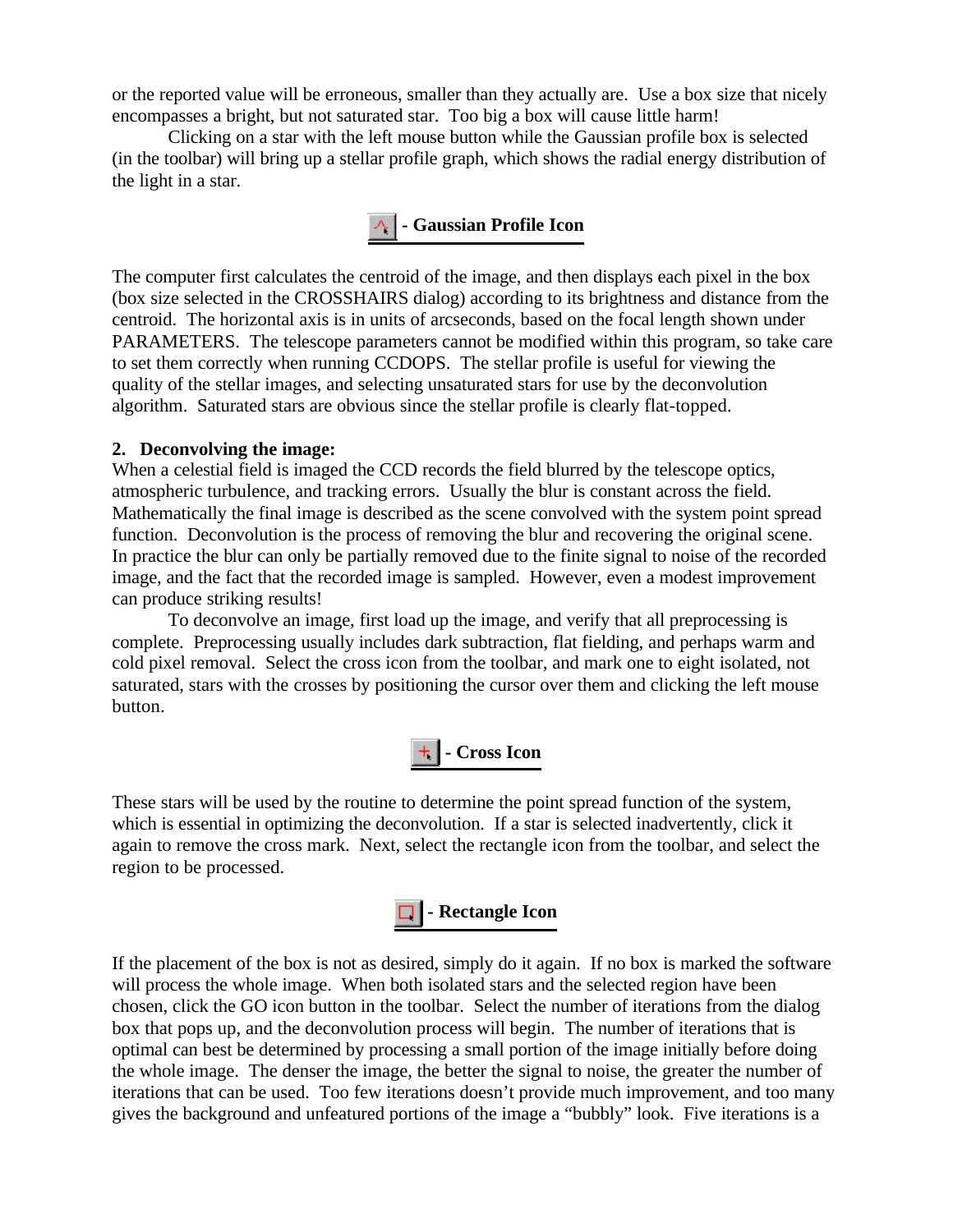good starting point for a well exposed deep sky object. Deconvolution can be overdone, so we recommend selecting this parameter conservatively.

When the software deconvolves the image it applies a background limit to the process to minimize the rings around bright stars that plagued early image processing programs. While this limit produces a much more pleasing visual image, it can alter the total counts associated with the star slightly. In mathematical terms, the total counts in the star are not conserved. This means that precision photometric analysis should not be performed on deconvolved images, but rather be restricted to the original images.

After deconvolution, save your images. The improvement wrought by the deconvolution process is best seen by displaying the original image next to the processed image with an identical contrast setting. Viewing some stellar profiles in each image further illustrates the improvement. The red crosses and selection rectangle can be removed from the final displayed image by using the BROOM button in the toolbar.